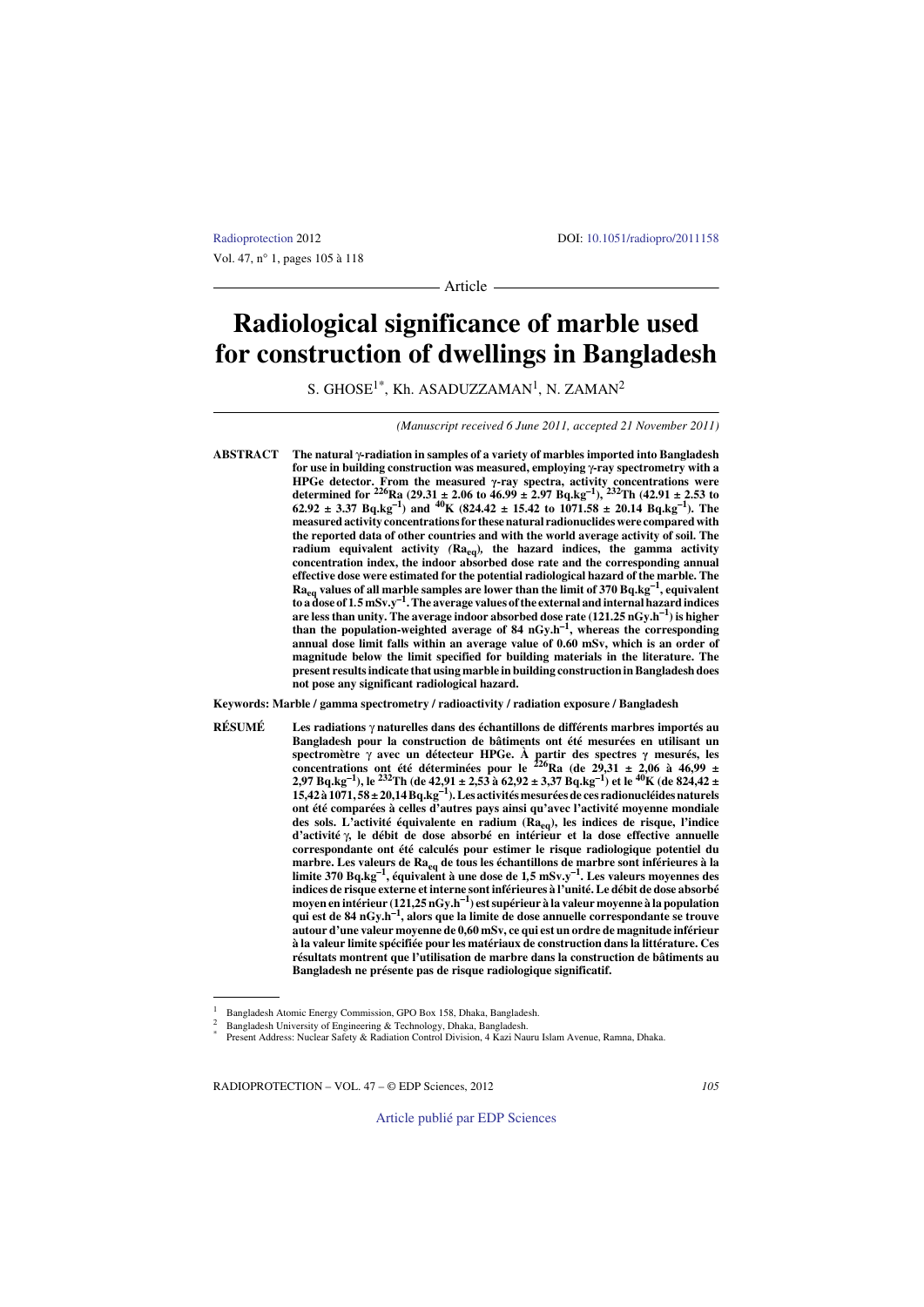# **1. Introduction**

Natural radioactivity is common in rocks, soils, and water and building materials. The knowledge of radioactivity present in building materials enables one to assess any possibility of radiological hazard to humans by the use of such materials, as most of the residents spend about 80% of their time indoors. This knowledge is essential for the development of standards and guidelines for the use and management of these materials. The naturally occurring radionuclides present in building materials including soil are  $^{238}$ U,  $^{232}$ Th,  $^{226}$ Ra and  $^{40}$ K, which are the main sources of radiation of building materials (Khan *et al*., [1998](#page-12-0)[; Nageswara,](#page-13-0) [1](#page-13-0)989). There has been increased interest from the public at large in knowing information about the presence of naturally occurring radionuclides such as U, Th, K and their decay products in construction materials such as bricks, marbles, etc. Like other construction materials, the natural radioactivity in marble may give rise to external and internal exposure. The external radiation exposure is caused by gamma radiation from primordial nuclides; however, the internal radiation exposure, mainly affecting the respiratory tract, is due to inhalation of the radioactive inert gas radon  $(^{222}Rn)$  and its short-lived progeny, which are exhaled from construction materials into rooms in air (Mustonen, [1984](#page-12-2); Iqbal *et al*., [2000\)](#page-12-1).

[In geology, any metamorphic rock composed of crystalline aggregate of](http://www.sciencedirect.com/science/journal/0265931X) [calcite/dolomite is termed marble, and is found to occur on the earth's surface. Due](http://www.sciencedirect.com/science/journal/0265931X) [to its polished surface and availability in a variety of attr](http://www.sciencedirect.com/science/journal/0265931X)[active colors, it is widely](http://www.sciencedirect.com/science?_ob=PublicationURL&_tockey=%23TOC%235914%232000%23999489997%23197076%23FLA%23&_cdi=5914&_pubType=J&_auth=y&_acct=C000050221&_version=1&_urlVersion=0&_userid=10&md5=20ce23c351e3ec2dd72517de57e92d10) used as building/construction material. The colors of the marble depend upon the [mineral composition and also the metamorphism. It is a well-known fact that the](http://www.sciencedirect.com/science?_ob=PublicationURL&_tockey=%23TOC%235914%232000%23999489997%23197076%23FLA%23&_cdi=5914&_pubType=J&_auth=y&_acct=C000050221&_version=1&_urlVersion=0&_userid=10&md5=20ce23c351e3ec2dd72517de57e92d10) metamorphic rocks such as marbles are composed of felsic minerals (quartz and feldspar) and calcite  $(CaCO<sub>3</sub>)$  in major amounts, and mafic minerals (magnetite, hematite, iron oxides) in minor amounts (Ramasamy *et al*., [2005\)](#page-13-1). Felsic minerals are leucocratic (light-colored) and mafic minerals are malanocratic (dark-colored) in nature.

Keeping in mind the increasing trend worldwide of the use of marbles as a building/construction material, a study was undertaken to assess the radiological risks associated with the marbles being used in the houses. The objective of this work is to investigate to what extent the use of marbles in Bangladeshi dwellings gives rise to radiological hazards. Due to the health risks associated with exposure to indoor radiation, many governmental and international organizations such as the International Commission on Radiological Protection (ICRP), the World Health Organization (WHO), UNSCEAR, etc. have adopted strong measures aimed at minimizing such exposure. In many countries limits have been set on the concentration of radionuclides in various building materials and the use of materials with high levels of activity has been banned. A significant amount of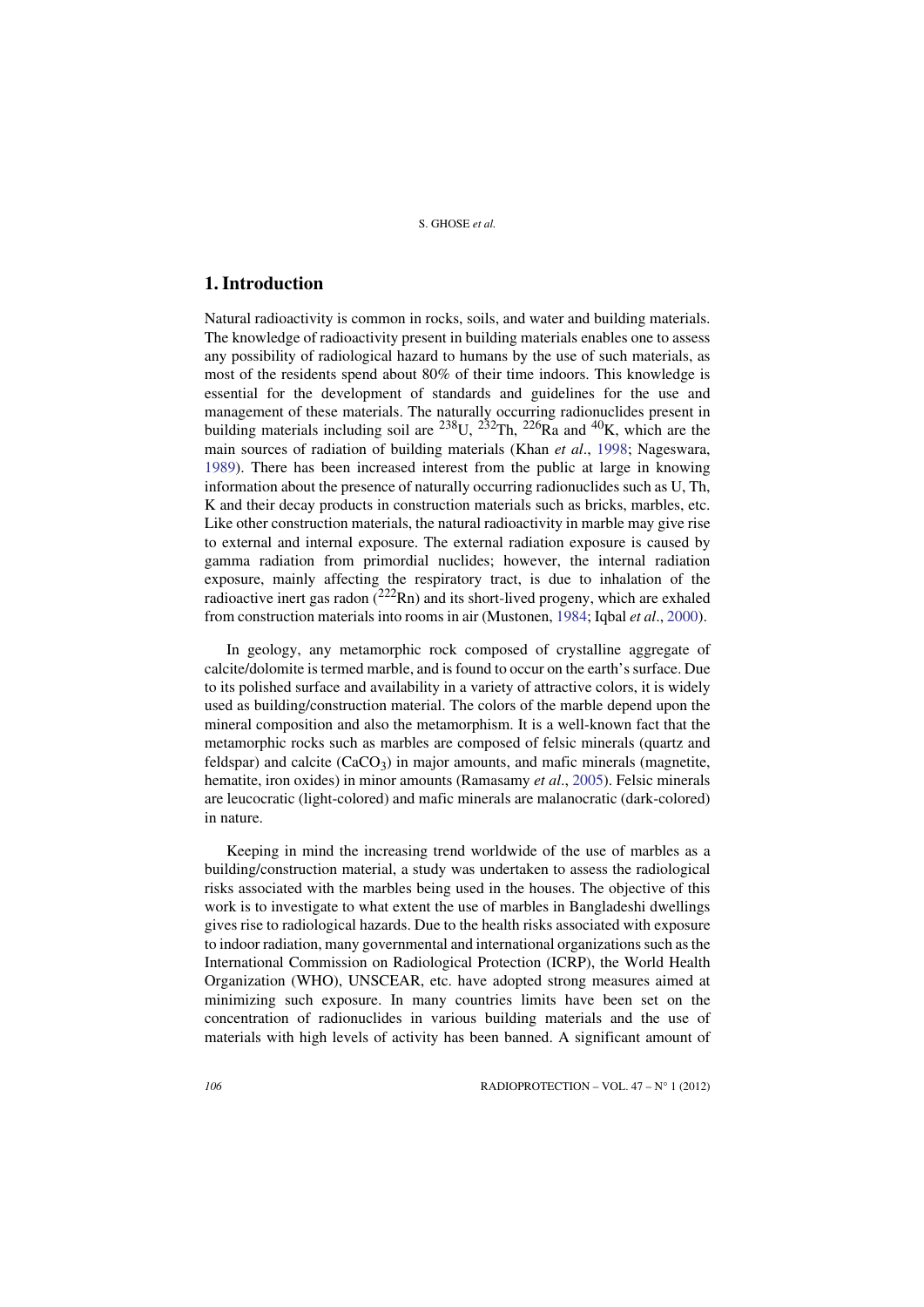marble (as construction raw material) is imported from different countries (mainly from India, Italy and Pakistan) into Bangladesh. Presently, there are no standards or guidelines prescribing the acceptable levels of radioactivity in marble or other building materials in the country as in some industrialized countries (Steger *et al*., [1992](#page-13-2)[\). The specific aim of the present study is to establish broad baseline data on](http://www.sciencedirect.com/science/journal/09698043) [radiation exposure of natural series nuclides in imported marble as well as](http://www.sciencedirect.com/science/journal/09698043) assessing the potential radiological hazards to humans. The results for the measured activities, the radium equivalent activity concentrations, the internal and external hazard indices, the indoor gamma dose rate and the corresponding annual effective dose associated with the usage of different kinds of marble used in Bangladeshi dwellings are reported in this paper. The results obtained in the present study were compared with the findings of some other studies for marble.

# **2. Materials and methods**

## *2.1. Sample collection and preparation*

A total of 57 marble samples of nineteen varieties (depending on type and origin) were collected from marble dealers in and around Dhaka city for the measurement of radioactivity concentrations. All the samples were brought to the laboratory and the samples were properly cataloged, washed and dried for complete removal of moisture. Afterwards, each marble sample was crushed to a fine powder with a particle size less than 1 mm. The samples were packed and sealed in radonimpermeable airtight cylindrical plastic containers (7.5 cm height and 4 cm diameter). All the samples were then stored for 4–5 weeks before counting so as to ensure  $^{226}$ Ra and its short-lived progeny reached secular equilibrium (Amrani and Tahtat, [2001;](#page-12-3) Khan and Khan, [2001](#page-12-4); Kumar *et al*., [1999,](#page-12-5) [2003\)](#page-12-6).

# *2.2. Gamma-ray detection system*

The concentrations of  $^{226}Ra$ ,  $^{232}Th$  and  $^{40}K$  in the marble samples were determined with a high-resolution HPGe gamma ray spectrometry system. The system was equipped with a coaxial p-type HPGe detector with an active volume of  $121 \text{ cm}^3$ manufactured by Canberra. The HPGe detector has a relative efficiency of 40%, and an energy resolution of 1.8 keV at 1332.5 keV. Spectral data from the detector was accumulated on a PCA and analyzed using Genie-2000 software from Canberra. The detector is shielded by a lead cylindrical shield of 94 mm thickness and 406 mm height with an inner lining of 16 mm-thick steel plate, which provided an efficient suppression of the background gamma radiation present at the laboratory site. Background measurements were taken and subtracted in order to obtain net counts for the sample. The energy-dependent detection photopeak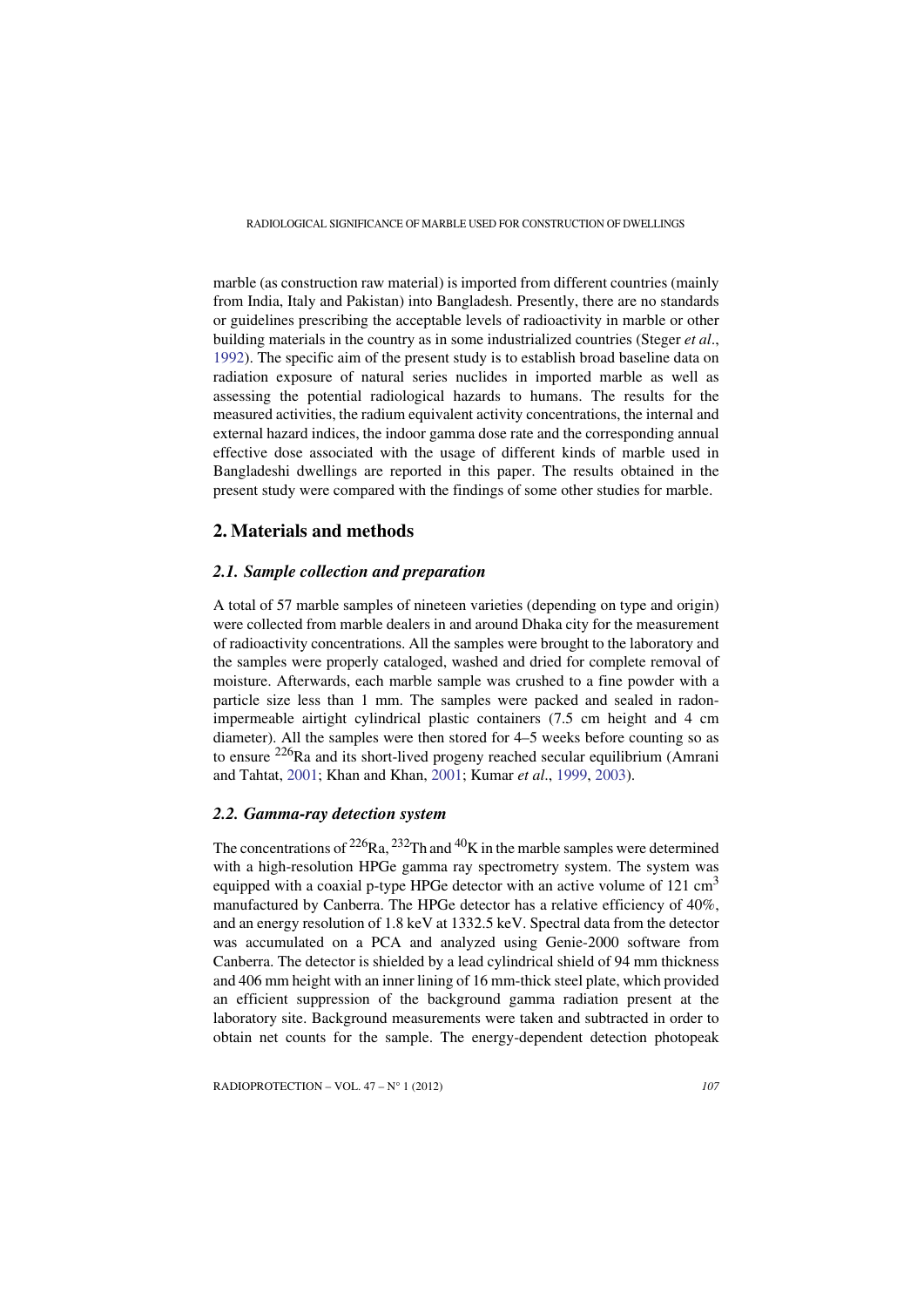efficiency was determined using a calibrated  $152$ Eu gamma reference source. Considering an uncertainty of 2% in the source activity, the mean uncertainty in the calculated efficiency is estimated to be about 2 to 3%. The activity concentrations were calculated based on the weighted mean value of their respective decay products in equilibrium. The main contributors to radiological significance are the members of the  $^{238}$ U and  $^{232}$ Th decay series and  $^{40}$ K. Therefore, the emphasis was on the determination of specific activity of  $^{226}Ra$ ,  $^{232}Th$  and  $^{40}K$ . The content of  ${}^{40}$ K was determined by measuring its single peak, 1460.8 keV (10.7). Assuming secular equilibrium in the uranium and thorium decay series, the  $^{226}Ra$ and 232Th activities were determined indirectly *via* the activities of their daughter products. The choice of the reference nuclides was made so that the related peaks were sufficiently discriminated and intense. Based on such criteria, the content of <sup>226</sup>Ra was measured using γ-energy of 295.21 keV (18.15) <sup>214</sup>Pb, 351.92 keV (35.10) 214Pb, 609.32 keV (44.60) 214Bi, 1120.29 keV (14.70) and 1764 keV (15.10)  $^{214}$ Bi. The content of  $^{232}$ Th was determined using 238.63 keV (43.50) <sup>212</sup>Pb, 338 keV (11.26) <sup>228</sup>Ac, 583.19 keV (30.70) <sup>208</sup>Tl, 911.16 keV (26.60) 228Ac, 968.97 keV (16.23) 228Ac and 2614keV (35.60) 208Tl. Each sample was counted twice before an average was taken.

# **3. Results and discussion**

The laboratory code and local brand name of the marble samples are shown in Table [I](#page-4-0). Table [II](#page-5-0) provides the results for concentrations of  $^{226}Ra$ ,  $^{232}Th$  and  $^{40}K$ , together with the standard deviation (SD), in various marble samples used in Bangladesh. The specific radioactivity of  $^{226}$ Ra,  $^{232}$ Th and  $^{40}$ K in the analyzed marble samples ranges from 29.31  $\pm$  2.06 to 46.99  $\pm$  2.97 Bq.kg<sup>-1</sup> with an average of 36.24  $\pm$  1.91 Bq.kg<sup>-1</sup> for <sup>226</sup>Ra, 42.91  $\pm$  2.53 to 62.92  $\pm$  3.37 Bq.kg<sup>-1</sup> with an average of 52.36  $\pm$  2.33 Bq.kg<sup>-1</sup> for <sup>232</sup>Th, and 824.42  $\pm$  15.42 to 1071.58  $\pm$ 20.14 Bq.kg<sup>-1</sup> with an average of 922.10  $\pm$  13.35 Bq.kg<sup>-1</sup> for <sup>40</sup>K, respectively.

The weighted averages for the detected radionuclide are given at the end of the table along with the standard deviation. As can be seen from Table [II](#page-5-0), the average value of  $226$ Ra and  $232$ Th in marble in this study is in the range of the corresponding typical world value, which is 50  $Bq/kg^{-1}$ , whereas the average value of  $40K$  in this study is higher than the corresponding typical world value, which is 500 Bq.kg<sup> $-1$ </sup> (UNSCEAR, [1993\)](#page-13-3).

# *3.1. Radium equivalent activity (Raeq)*

The distribution of <sup>226</sup>Ra, <sup>232</sup>Th, and <sup>40</sup>K in different types of marble samples is not uniform, so that, in comparing the radioactivity of materials that contain Ra,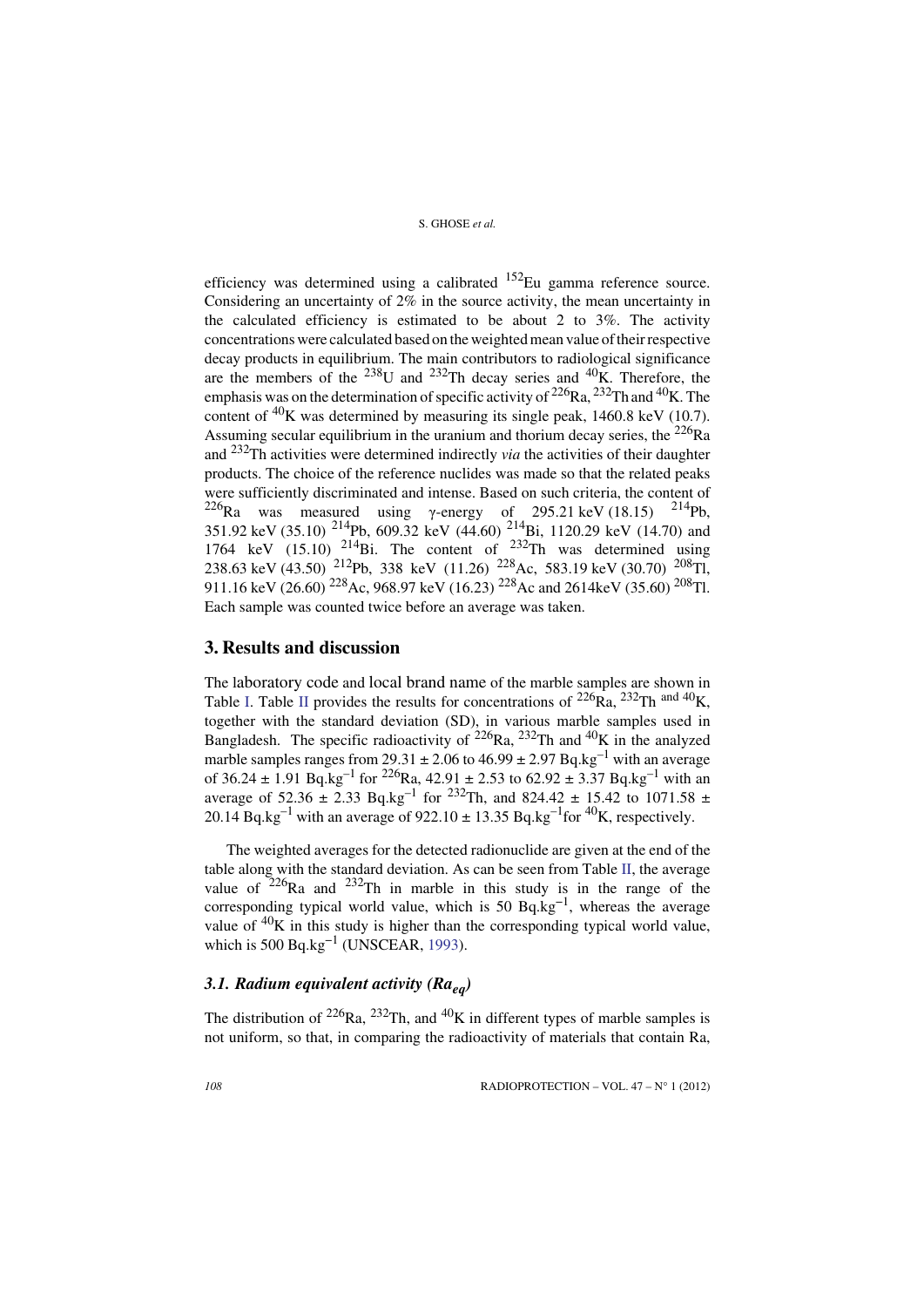<span id="page-4-0"></span>**TABLE I Laboratory code and local brand name of marble samples used for the construction of dwellings in Bangladesh.**

| <b>Sample</b><br>Lab. Code | <b>Local brand name</b> |
|----------------------------|-------------------------|
| MBIT-1                     | Green marble            |
| MBIT-2                     | Stone coffee marble     |
| MBIT-3                     | P.S. gold marble        |
| MBIT-4                     | Cararra pearl marble    |
| MBIT-5                     | Cararra white marble    |
| MBIT-6                     | Black marble            |
| MBIT-7                     | Perlatino cicily marble |
| MBIT-8                     | Bardi galio marble      |
| MBIND-9                    | Baswara marble          |
| MBIND-10                   | Stone cota marble       |
| MBIND-11                   | <b>Black marble</b>     |
| MBIND-12                   | Green marble            |
| MBIND-13                   | Onax marble             |
| MBIND-14                   | Rajnagar marble         |
| MBIND-15                   | Pink marble             |
| MBPAK-16                   | Onax marble             |
| MBPAK-17                   | Zebra black marble      |
| MBGRE-18                   | Silet marble            |
| MBPORT-19                  | Razulo marble           |

Th and K a common index termed radium equivalent activity (Beretka and Mathew, [1985](#page-12-7); Malanca *et al*., [1993\)](#page-12-8) is required to obtain the total activity and is also used to assess the radiological hazard of the building materials used. Radium equivalent activity  $(Ra_{eq})$  is defined as the weighted sum of the activities of the above three radionuclides based on the estimation that 370 Bq.kg<sup>-1</sup> of <sup>226</sup>Ra, 259 Bq.kg<sup>-1</sup> of <sup>232</sup>Th or 4810 Bq.kg<sup>-1</sup> of <sup>40</sup>K produce the same γ-ray dose (Stranden, [1976](#page-13-4); Krisiuk *et al*., [1971](#page-12-9); UNSCEAR, [1982](#page-13-5));

$$
Ra_{eq} = 370 \left( \frac{A_{Ra}}{370} + \frac{A_{Th}}{259} \right) + \frac{A_K}{4810}
$$
 (1)

where  $A_{Ra}$ ,  $A_{Th}$  and  $A_K$  are the activity concentrations of <sup>226</sup>Ra, <sup>232</sup>Th and <sup>40</sup>K in Bq.kg<sup>-1</sup>, respectively. The calculated radium equivalent ( $Ra_{eq}$ ) activities of marble samples are given in Table [II](#page-5-0). The values obtained were found to range from 165.05 to 214.27 Bq.kg<sup>-1</sup> with an average of 181.98 Bq.kg<sup>-1</sup>. For the safe utilization of materials, the maximum value of  $Ra_{eq}$  must be less than 370 Bq.kg<sup>-1</sup>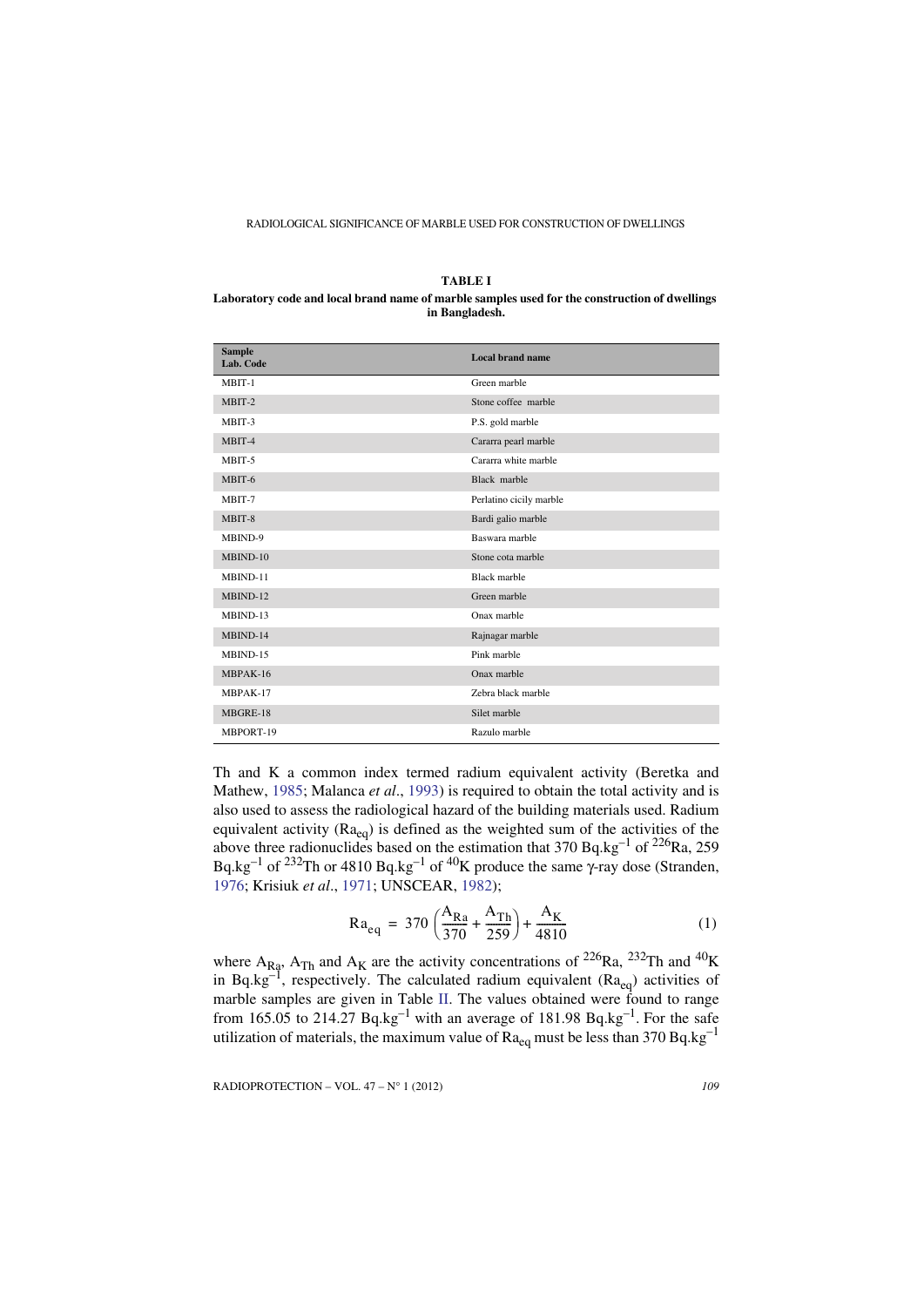<span id="page-5-0"></span>

| TABLE II                                                                                                                                         |
|--------------------------------------------------------------------------------------------------------------------------------------------------|
| Activity concentrations (Bq.kg <sup>-1</sup> ) of <sup>226</sup> Ra, <sup>232</sup> Th and <sup>40</sup> K in marble samples used in Bangladesh. |

| <b>Sample</b><br>Lab. code | Radioactivity concentration $(Bq \cdot kg^{-1})$ | $Ra_{eq}$ (Bq.kg <sup>-1</sup> ) |                     |                    |
|----------------------------|--------------------------------------------------|----------------------------------|---------------------|--------------------|
|                            | $226$ Ra                                         | $232$ Th                         | 40 <sub>K</sub>     |                    |
| MBIT-1                     | $34.61 \pm 1.81$                                 | $49.33 + 2.18$                   | $913.67 \pm 12.06$  | 175.36             |
| MBIT-2                     | $46.48 \pm 2.95$                                 | $60.68 \pm 3.56$                 | $1054.38 \pm 20.4$  | 214.27             |
| MBIT-3                     | $38.25 \pm 2.7$                                  | $62.92 \pm 3.37$                 | $1071.58 \pm 20.14$ | 210.56             |
| MBIT-4                     | $33.08 \pm 1.68$                                 | $50.36 \pm 2.19$                 | $898.19 \pm 12.12$  | 174.11             |
| MBIT-5                     | $29.31 + 2.06$                                   | $51.70 \pm 2.7$                  | $824.42 \pm 15.42$  | 166.58             |
| MBIT-6                     | $36.87 \pm 1.66$                                 | $53.26 \pm 2.19$                 | $915.08 \pm 12.21$  | 183.35             |
| MBIT-7                     | $35.89 \pm 1.7$                                  | $55.62 \pm 2.13$                 | $902.58 \pm 11.95$  | 184.78             |
| MBIT-8                     | $33.99 \pm 1.6$                                  | $54.74 \pm 2.17$                 | $912.65 \pm 12.09$  | 182.39             |
| MBIND-9                    | $33.86 \pm 1.72$                                 | $50.25 \pm 2.18$                 | $917.32 \pm 12.02$  | 176.21             |
| MBIND-10                   | $36.31 \pm 1.68$                                 | $52.57 \pm 2.23$                 | $933.41 \pm 12.23$  | 183.21             |
| MBIND-11                   | $34.62 \pm 1.8$                                  | $52.03 \pm 2.16$                 | $918.40 \pm 12.03$  | 179.59             |
| MBIND-12                   | $35.64 \pm 1.72$                                 | $54.00 \pm 2.05$                 | $888.93 \pm 12.09$  | 181.16             |
| MBIND-13                   | $33.72 \pm 2.23$                                 | $42.91 \pm 2.53$                 | $910.42 \pm 17.23$  | 165.05             |
| MBIND-14                   | $33.99 \pm 1.61$                                 | $52.61 \pm 2.05$                 | $912.92 \pm 11.22$  | 179.37             |
| MBIND-15                   | $34.51 \pm 1.57$                                 | $55.54 \pm 2.14$                 | $921.71 \pm 12.16$  | 184.75             |
| MBPAK-16                   | $46.99 \pm 2.97$                                 | $49.19 \pm 2.11$                 | $885.14 \pm 12.39$  | 185.35             |
| MBPAK-17                   | $40.3 \pm 1.72$                                  | $50.62 \pm 2.1$                  | $917.45 \pm 11.93$  | 183.19             |
| MBGRE-18                   | $36.22 \pm 1.6$                                  | $49.22 + 2.22$                   | $905.29 \pm 12.13$  | 176.17             |
| MBPORT-19                  | $33.97 \pm 1.61$                                 | $47.38 \pm 2.12$                 | $916.37 \pm 11.91$  | 172.15             |
| <b>Maximum</b>             | $46.99 \pm 2.97$                                 | $62.92 \pm 3.37$                 | $1071.58 \pm 20.14$ | 214.27             |
| <b>Minimum</b>             | $29.31 \pm 2.06$                                 | $42.91 \pm 2.53$                 | $824.42 \pm 15.42$  | 165.05             |
| Average                    | $36.24 \pm 4.32$                                 | $52.36 \pm 4.51$                 | $922.1 \pm 54.64$   | $181.98 \pm 12.24$ |

(Beretka and Mathew, [1985](#page-12-7); NEA/OECD, 1979; Malanca *et al*., [1993](#page-12-8); Stranden, [1976;](#page-13-4) Krisiuk *et al.*, [1971](#page-12-9)). Based on this criterion, it is observed that the Ra<sub>eq</sub> values for all the studied samples are lower than the recommended value except one sample (MBPAK-16), which exceeds the world average limit. Thus, these samples are within the recommended safety limit when used as building materials.

A comparative study of the average activity concentrations of  $^{226}Ra$ ,  $^{232}Th$  and  $^{40}$ K and  $Ra_{eq}$  concentrations with similar data from some other countries are presented in Table [III.](#page-6-0) It is apparent that the Ra<sub>eq</sub> of marbles originating from different regions shows considerable variation, which is likely related to the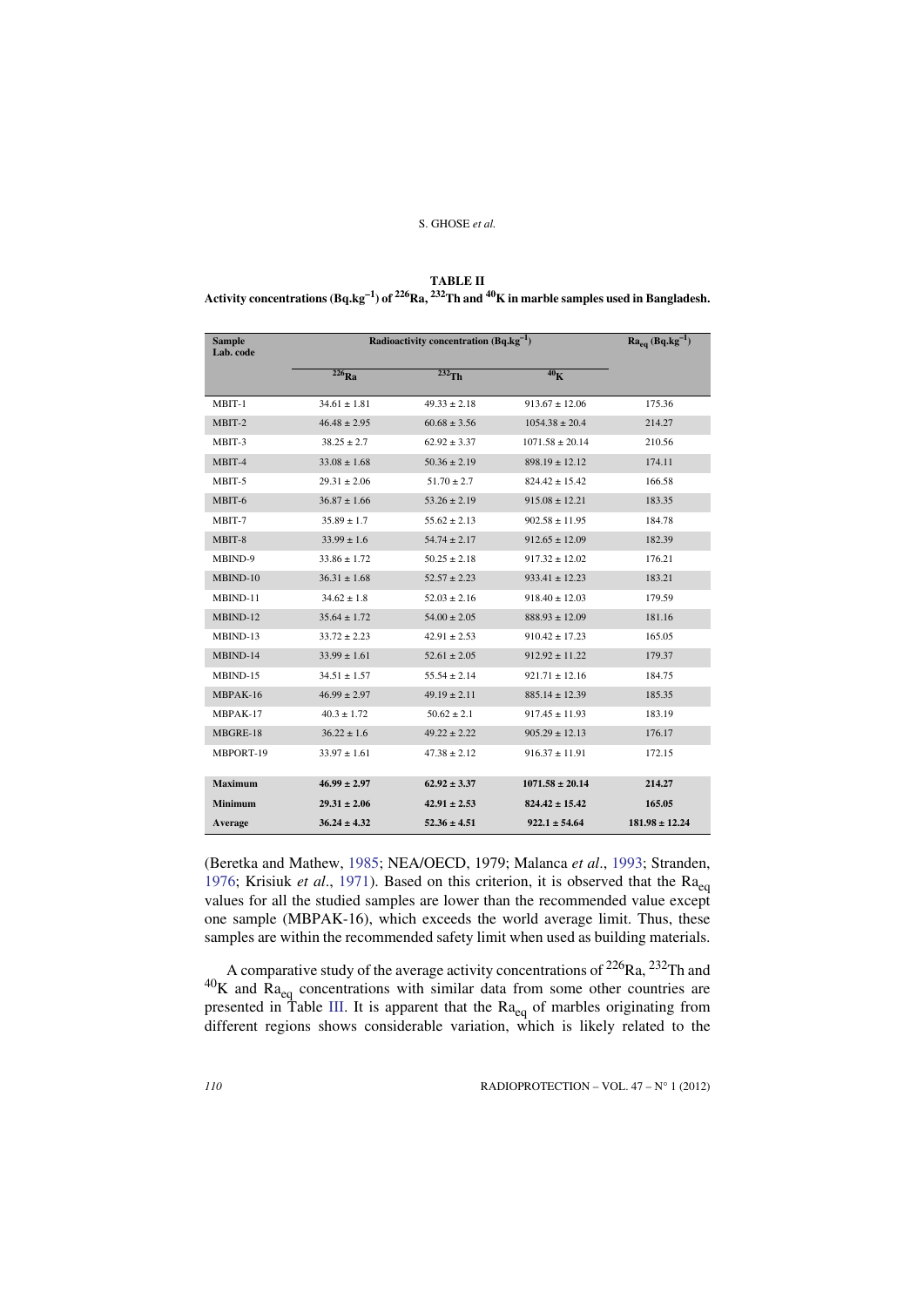<span id="page-6-0"></span>

| <b>TABLE III</b>                                                                           |
|--------------------------------------------------------------------------------------------|
| Comparison of the average activity concentrations and radium equivalent activities         |
| $(Ra_{eq})$ of marble samples (present study) with those obtained in other published data. |

| Country           |                                 | Radioactivity concentration $(Bq.kg^{-1})$ | $Ra_{eq}$                        | <b>References</b>                      |                    |
|-------------------|---------------------------------|--------------------------------------------|----------------------------------|----------------------------------------|--------------------|
|                   | $226$ Ra                        | $232$ Th                                   | 40 <sub>K</sub>                  | $(Bq.kg^{-1})$                         |                    |
| Bangladesh        | $36.24 \pm 1.91$                | $52.36 \pm 2.33$                           | $922.1 \pm 13.35$                | 181.98                                 | Present work       |
| Pakistan          | 7.85                            | 2.74                                       | 25.80                            | $13.69 \pm 7.55$                       | Aslam et al.       |
| Pakistan          | $4 - 63$                        | $9 - 40$                                   | $7 - 105$                        | $25 - 99$                              | Iqbal et al.       |
| India             | 7.79 <sup>a</sup>               | 12.42                                      | 241.98                           | 44.20                                  | Ramasamy et al.    |
| Turkey            | $0.6 \pm 0.1$<br>$27.3 \pm 1.3$ | $1.2 \pm 0.1 -$<br>$11.8 \pm 1.0$          | $2.9 \pm 0.1 -$<br>$366.7 + 9.3$ |                                        | Turhan et al.      |
| Egypt - Qena city | $205 \pm 83$                    |                                            | $870 \pm 390$                    | $436 \pm 199$                          | Nour Khalifa Ahmed |
| Egypt             |                                 | $\overline{\phantom{0}}$                   | $\overline{\phantom{a}}$         | $5.46 \pm 0.16$ –<br>$150.52 \pm 4.52$ | Walley et al.      |
| Algeria           |                                 |                                            |                                  | 73 to 78                               | Amrani and Tahtat  |
| Sicily            | -                               | $\overline{\phantom{0}}$                   | $\overline{\phantom{a}}$         | $128 - 203$                            | Rizzo et al.       |
| World average     | 50                              | 50                                         | 500                              | 370                                    | <b>UNSCEAR</b>     |

 $a = U$ -series

mineral content and geological origin of the marble. This fact is important from the point of view of selecting suitable marbles for use in dwelling construction and decorative material, especially those which have large variations in their activities. The comparison also indicates that the average values of  $Ra_{eq}$  obtained in the present work were found to be higher compared with those reported from India (Ramasamy *et al*., [2005](#page-13-1)); Pakistan (Iqbal *et al*., [2000;](#page-12-1) Aslam *et al*., [2002\)](#page-12-10); Egypt (Walley El-Dine *et al*., [2001\)](#page-13-6) and Algeria (Amrani and Tahtat, [2001\)](#page-12-3), but lower than the values of Egypt – Qena city (Nour Khalifa Ahmed, [2005\)](#page-13-7).

# 3.2. External hazard index  $(H_{ex})$  and internal hazard index  $(H_{in})$

The external hazard index  $(H_{ex})$  is another radiation hazard index defined by Beretka and Mathew (1985) to evaluate the radiation dose rate due to the external exposure to γ-radiation from the natural radionuclides in the construction building materials of dwellings. This index value must be less than unity to ensure that the radiation hazard is insignificant, *i.e*. the radiation exposure due to the radioactivity from construction materials is limited to 1.5 mSv.y<sup> $-1$ </sup> based on the formula:

$$
H_{ex} = \frac{A_{Ra}}{370} + \frac{A_{Th}}{259} + \frac{A_K}{4810}
$$
 (2)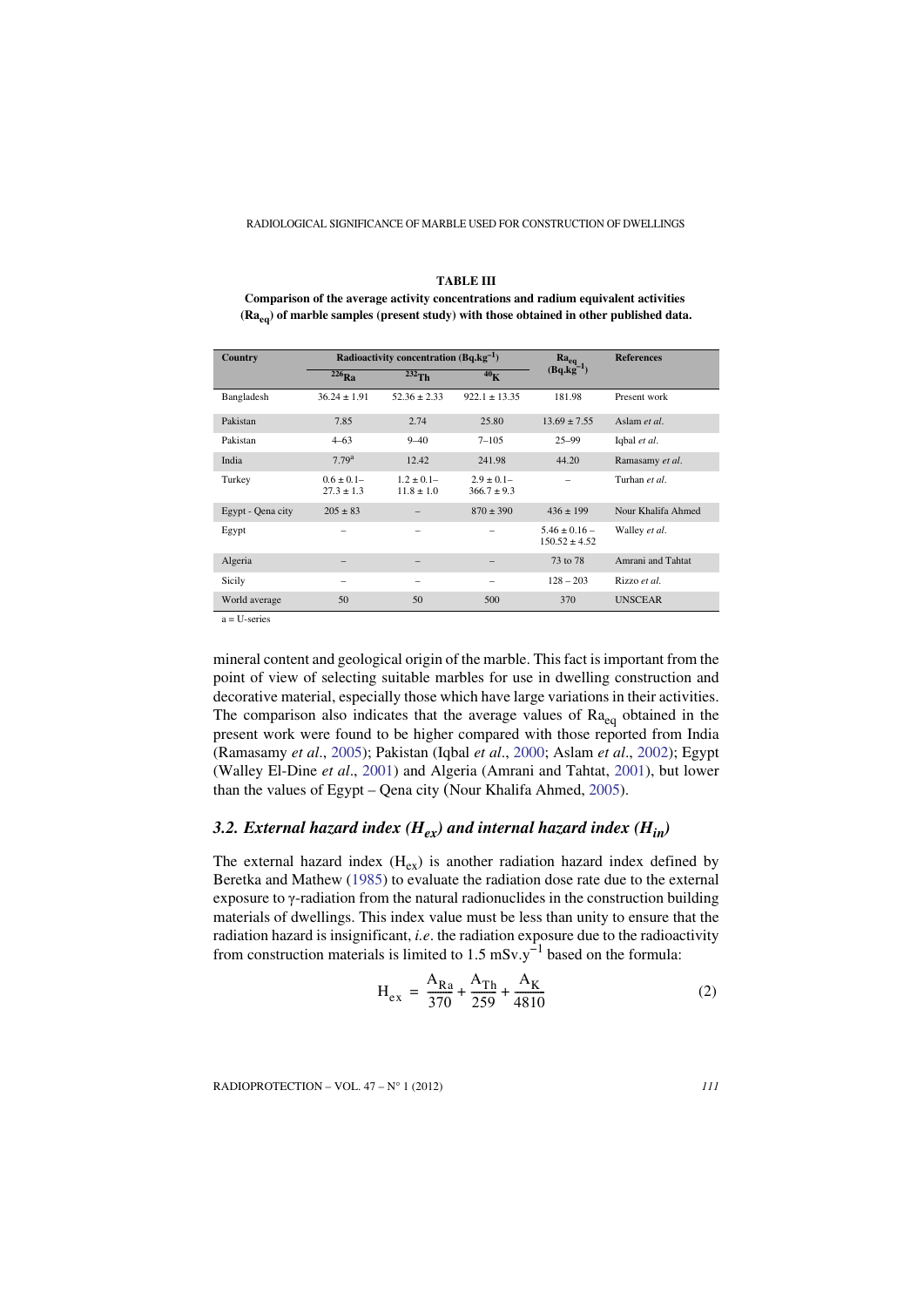

<span id="page-7-0"></span>**Figure 1 –** *Relative contributions to the Raeq and Hex rate owing to 226Ra, 232Th and 40K for the marble samples.*

where  $A_{Ra}$ ,  $A_{Th}$  and  $A_K$  represent the activity concentration (Bq.kg<sup>-1</sup>) of <sup>226</sup>Ra, <sup>232</sup>Th and <sup>40</sup>K, respectively. The calculated values of  $H_{ex}$  for the marble samples analyzed in this work range from 0.45 to 0.58 with an average of 0.49, as shown in Table [IV,](#page-9-0) values which are indeed less than unity. The relative contributions of <sup>226</sup>Ra, <sup>232</sup>Th and <sup>40</sup>K contents to the Ra<sub>eq</sub> and the H<sub>ex</sub> for all marble samples are shown in Figure [1](#page-7-0). As can be seen from Figure [1](#page-7-0), the average relative contribution by individual components of natural radioactivity is  $20\%$  from  $226$ Ra, 41% from  $^{232}$ Th and 39% from  $^{40}$ K.

In addition to the external hazard, radon and its short-lived daughter products are also hazardous to the respiratory organs. Internal exposure to radon and its daughter products is quantified by the internal hazard index  $(H_{in})$ , which is calculated from the following relationship (Beretka and Mathew, [1985](#page-12-7)):

$$
H_{in} = \frac{A_{Ra}}{185} + \frac{A_{Th}}{259} + \frac{A_K}{4810}.
$$
 (3)

If the maximum concentration of radium is half that of the normal acceptable limit, then  $H_{in}$  will be less than 1. For the safe use of a material in the construction of dwellings, H<sub>in</sub> must be less than unity (Beretka and Mathew, [1985\)](#page-12-7). The calculated values of  $H_{in}$  range from 0.53 to 0.70 with an average of 0.59, as shown in Table [IV,](#page-9-0) values which are indeed less than unity.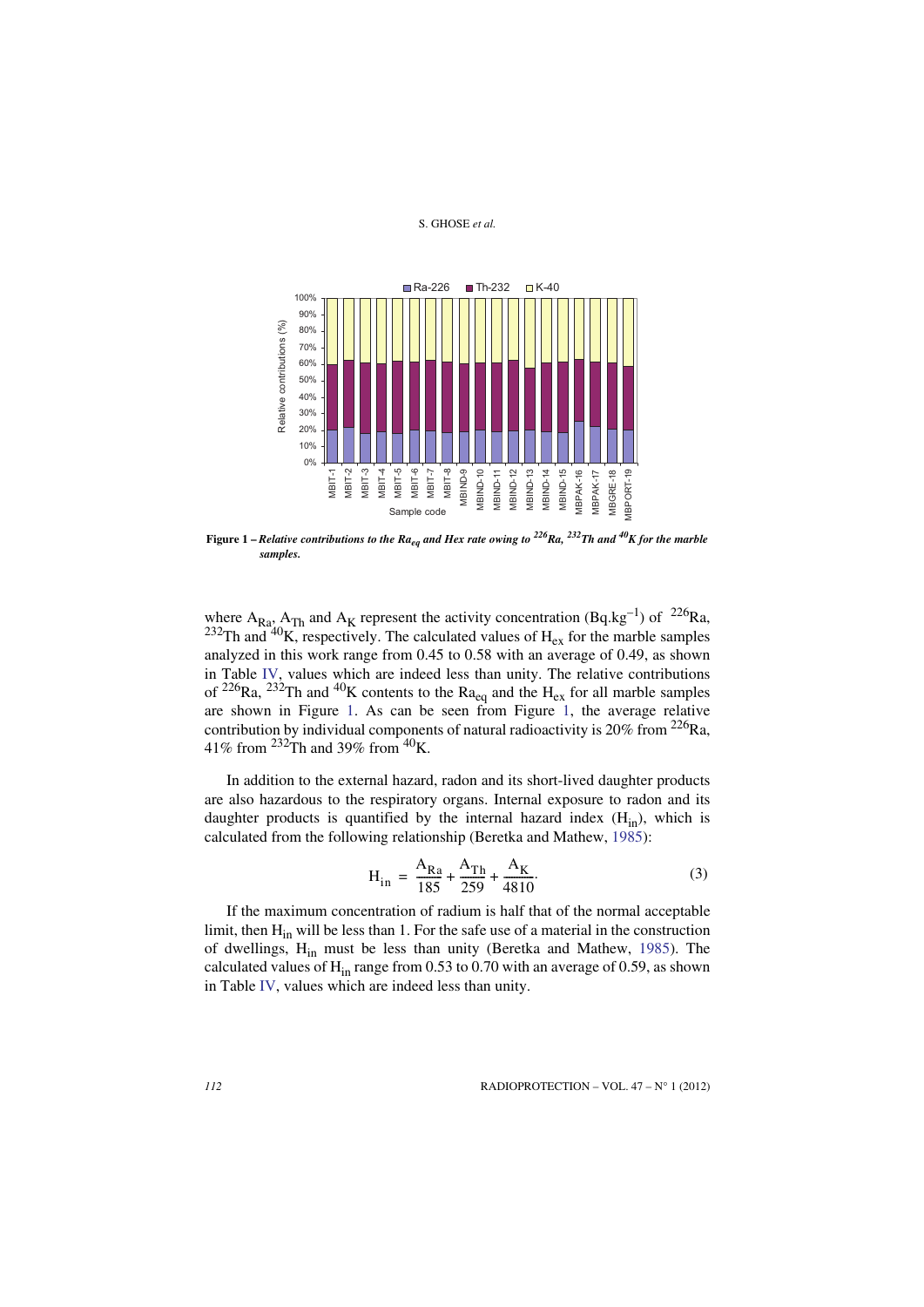# *3.3. Absorbed and annual effective dose rate*

The quantities commonly used for the estimation of external exposure to the population from terrestrial radionuclides are the absorbed dose rate in air and the annual effective dose rate. The external absorbed dose rate  $D_{out}$ , in outdoor air at 1 m above the ground level, to the population can be calculated using the following formula (Kohshi *et al*., [2001;](#page-12-11) Quindos *et al*., [2004\)](#page-13-8) from activities of terrestrial radionuclides  $(^{226}Ra, ^{232}Th$  and  $^{40}K)$ :

$$
D_{out} = A_{Ei} \times C_F
$$
  
or  

$$
D_{out} = 0.4551 \times A_{Ra} + 0.5835 \times A_{Th} + 0.0429 \times A_K
$$
 (4)

where  $A_{Ei}$  ( $A_{Ra}$ ,  $A_{Th}$  and  $A_K$ ) are the activity concentrations of  $^{226}Ra$ ,  $^{232}Th$  and  $^{40}$ K in Bq.kg<sup>-1</sup> and C<sub>F</sub> is the dose conversion factor (absorbed dose rate in air per unit activity per unit mass, is in units of  $nGy.h^{-1}$  per  $Bq.kg^{-1}$ ). Dose conversion factors have been extensively calculated during the last 40 years by many researchers. In the present work, the considered dose rate conversion factors for  $^{226}$ Ra,  $^{232}$ Th and  $^{40}$ K are those determined by Quindos *et al.* (2004), where C<sub>Ra</sub> = 0.4551,  $C_{\text{Th}} = 0.5835$  and  $C_K = 0.0429$ . Considering the indoor contribution is 1.4 times higher than the outdoor dose (UNSCEAR, [2000](#page-13-9)), the indoor dose rate was calculated as well:

$$
D_{in} = D_{out} \times 1.4.
$$

To estimate the annual effective dose, one has to take into account the conversion factor from the absorbed dose  $(Gy.h^{-1})$  in air to the effective dose  $(Sy h^{-1})$  and the indoor occupancy factor. In the recent UNSCEAR ([2000\)](#page-13-9) reports, a value of  $0.7 \text{ Sv.}y^{-1}$  was used for the conversion factor from the absorbed dose in air to the effective dose received by adults, and 0.8 for the indoor occupancy factor, implying that 80% of time is spent indoors, on average, around the world. Therefore, the annual effective doses  $(mSv.y^{-1})$  for outdoors and indoors received by adults were estimated using the following formulas:

Outdoors (Eout):Dout (nGy.h–1) × 8760 h × 0.7Sv.Gy–1 × 0.2 × 10–6 (6)

Indoors (Ein): Din ( nGy.h–1) × 8760 (h) × 0.7 (Sv Gy–1 ) × 0.8 × 10–6 (7)

where  $D_{out}$  (nGy.h<sup>-1</sup>) and  $D_{in}$  (nGy.h<sup>-1</sup>) are given by equations (4) and (5), 8760 h are the hours per year, 0.2 is the outdoor occupancy factor and 0.8 is the indoor occupancy factor. The estimated results for the absorbed dose rate and the corresponding annual effective dose rate are given in Table [IV](#page-9-0). The indoor absorbed dose rates ranged from 110.42 to 142.51  $nGy.h^{-1}$  with an average of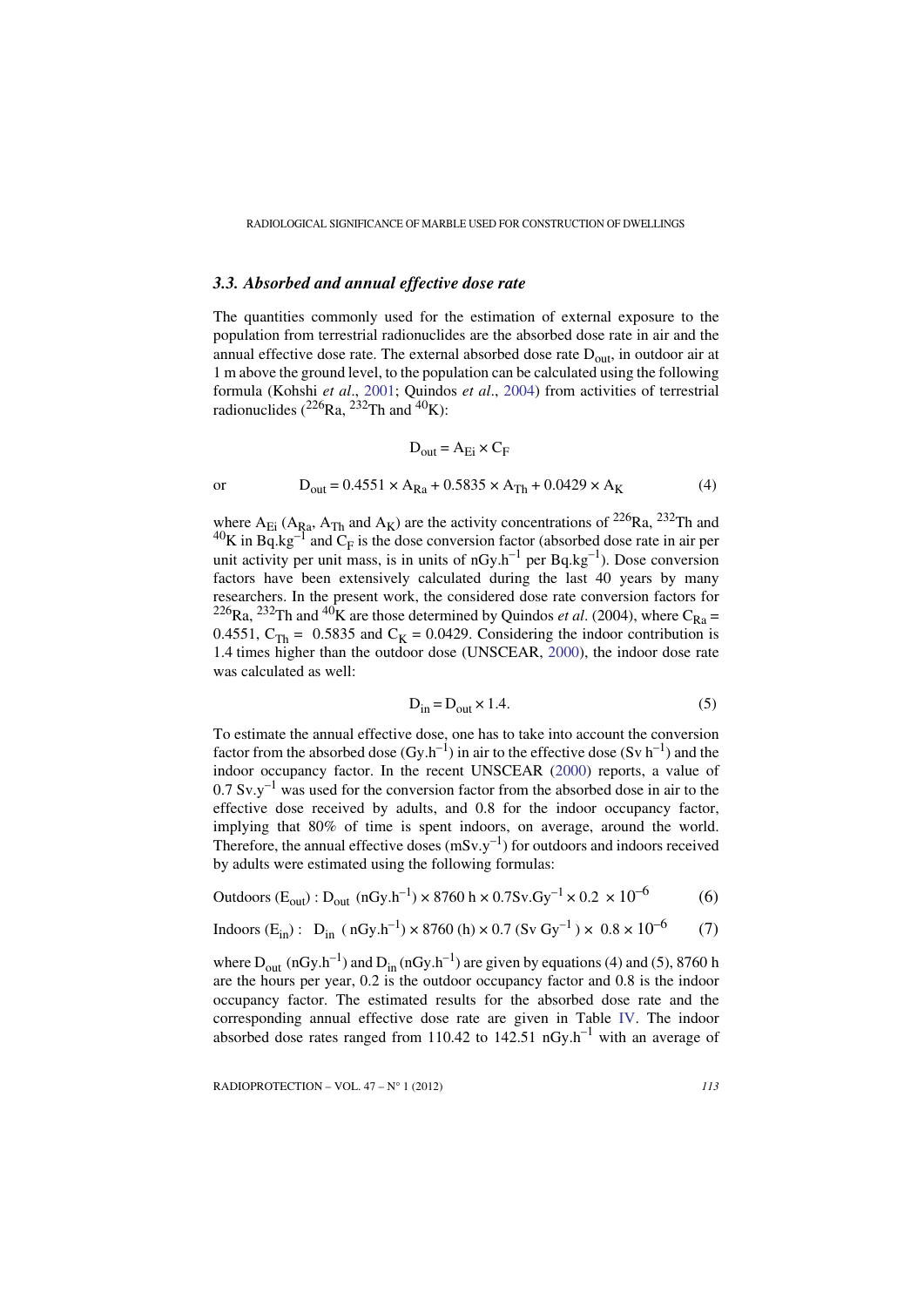## **TABLE IV**

## <span id="page-9-0"></span>**Hazard indices (H), absorbed dose rate (D), annual effective dose (E) and gamma activity concentration index (I) of various marble samples.**

| <b>Sample</b><br>Lab. code |                 | <b>Hazard</b> indices<br>(H) | Absorbed dose rate D<br>$(nGv.h^{-1})$ |                   | Annual effective dose<br>rate<br>$E$ (mSv.v <sup>-1</sup> ) |                 | Gamma<br>activity<br>concentration<br>index(I) |
|----------------------------|-----------------|------------------------------|----------------------------------------|-------------------|-------------------------------------------------------------|-----------------|------------------------------------------------|
|                            | $H_{ex}$        | $H_{in}$                     | $D_{\text{out}}$                       | $D_{in}$          | $E_{\text{out}}$                                            | $E_{in}$        |                                                |
| MBIT-1                     | 0.47            | 0.57                         | 83.73                                  | 117.22            | 0.10                                                        | 0.58            | 0.67                                           |
| MBIT-2                     | 0.58            | 0.70                         | 101.79                                 | 142.51            | 0.12                                                        | 0.70            | 0.81                                           |
| MBIT-3                     | 0.57            | 0.67                         | 100.09                                 | 140.13            | 0.12                                                        | 0.69            | 0.80                                           |
| MBIT-4                     | 0.47            | 0.56                         | 82.97                                  | 116.16            | 0.10                                                        | 0.57            | 0.66                                           |
| MBIT-5                     | 0.45            | 0.53                         | 78.87                                  | 110.42            | 0.10                                                        | 0.54            | 0.63                                           |
| MBIT-6                     | 0.50            | 0.60                         | 87.11                                  | 121.96            | 0.11                                                        | 0.60            | 0.69                                           |
| MBIT-7                     | 0.50            | 0.60                         | 87.51                                  | 122.51            | 0.11                                                        | 0.60            | 0.70                                           |
| MBIT-8                     | 0.49            | 0.58                         | 86.56                                  | 121.19            | 0.11                                                        | 0.59            | 0.69                                           |
| MBIND-9                    | 0.48            | 0.57                         | 84.08                                  | 117.72            | 0.10                                                        | 0.58            | 0.67                                           |
| MBIND-10                   | 0.50            | 0.59                         | 87.24                                  | 122.14            | 0.11                                                        | 0.60            | 0.70                                           |
| MBIND-11                   | 0.49            | 0.58                         | 85.51                                  | 119.72            | 0.10                                                        | 0.59            | 0.68                                           |
| MBIND-12                   | 0.49            | 0.59                         | 85.86                                  | 120.21            | 0.11                                                        | 0.59            | 0.69                                           |
| MBIND-13                   | 0.45            | 0.54                         | 79.44                                  | 111.22            | 0.10                                                        | 0.55            | 0.63                                           |
| MBIND-14                   | 0.48            | 0.58                         | 85.33                                  | 119.46            | 0.10                                                        | 0.59            | 0.68                                           |
| MBIND-15                   | 0.50            | 0.59                         | 87.65                                  | 122.72            | 0.11                                                        | 0.60            | 0.70                                           |
| MBPAK-16                   | 0.50            | 0.63                         | 88.06                                  | 123.28            | 0.11                                                        | 0.60            | 0.70                                           |
| MBPAK-17                   | 0.50            | 0.60                         | 87.24                                  | 122.13            | 0.11                                                        | 0.60            | 0.69                                           |
| MBGRE-18                   | 0.48            | 0.57                         | 84.04                                  | 117.66            | 0.10                                                        | 0.58            | 0.67                                           |
| MBPORT-19                  | 0.47            | 0.56                         | 82.42                                  | 115.39            | 0.10                                                        | 0.57            | 0.66                                           |
| <b>Maximum</b>             | 0.58            | 0.70                         | 101.79                                 | 142.51            | 0.12                                                        | 0.70            | 0.81                                           |
| Minimum                    | 0.45            | 0.53                         | 78.87                                  | 110.42            | 0.10                                                        | 0.54            | 0.63                                           |
| Average                    | $0.49 \pm 0.03$ | $0.59 \pm 0.04$              | $86.61 \pm 5.7$                        | $121.25 \pm 7.97$ | $0.11 \pm 0.02$                                             | $0.60 \pm 0.04$ | $0.69 \pm 0.05$                                |

 $121.25 \text{ nGy.h}^{-1}$ . The average indoor absorbed dose rate from all marble samples is 1.44 times higher than the world average (population-weighted) indoor absorbed gamma dose rate of 84  $nGy.h^{-1}$  (UNSCEAR, [2000\)](#page-13-9). The indoor effective dose rates ranged from 0.54 to 0.70 mSv.y<sup>-1</sup> with an average of 0.60 mSv.y<sup>-1</sup>. It is noted that the average effective dose rate is about half of the dose criterion of 1 mSv.y<sup>-1</sup> (EC, [1999](#page-12-12) and ICRP, [1990](#page-12-13)). The average effective dose values are all below the limit specified for building materials in the literature.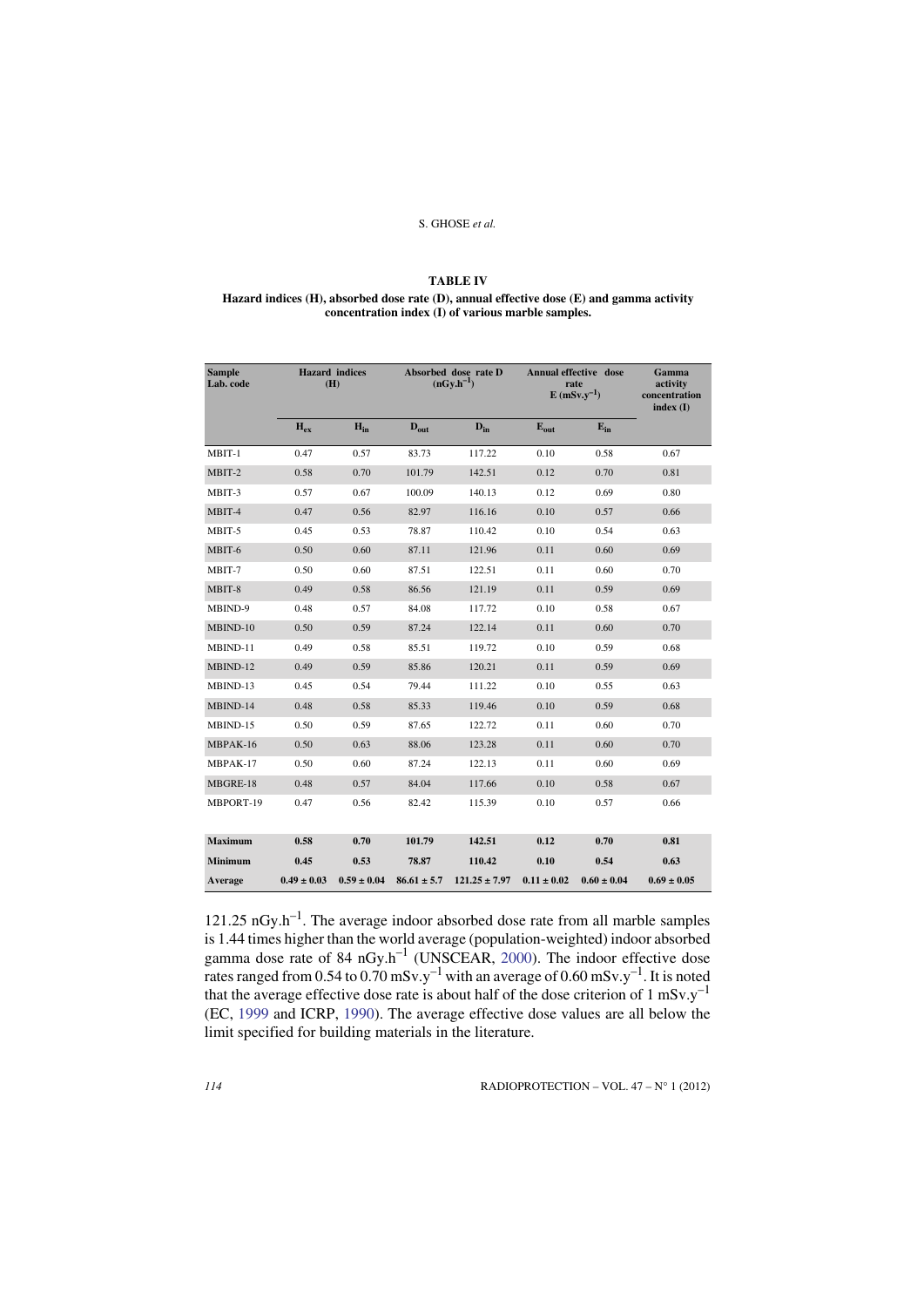## **TABLE V**

#### **Comparison of the average hazard indices (H), absorbed dose rate (D), annual effective dose (E) and gamma activity concentration index (I) of the marble samples in the present study with those obtained in other published data.**

| Country          | <b>Hazard</b> indices |                 | <b>Absorbed dose</b><br>Annual<br>effective dose<br>rate D<br>$(nGv.h^{-1})$<br>$E(mSv.y^{-1})$ |                                                                          | <b>Gamma</b> activity<br>concentration<br>index, I                                              | <b>References</b>                  |
|------------------|-----------------------|-----------------|-------------------------------------------------------------------------------------------------|--------------------------------------------------------------------------|-------------------------------------------------------------------------------------------------|------------------------------------|
|                  | $H_{\rm ex}$          | $H_{in}$        | $\bf{D}$                                                                                        | E                                                                        |                                                                                                 |                                    |
| Bangladesh       | 0.49                  | 0.59            | outdoor = $86.61$<br>indoor = $121.25$                                                          | outdoor 0.11<br>indoor = $0.60$<br>total = $0.71$                        | 0.69                                                                                            | Present study                      |
| India            | 0.1193                | 0.1404          | 21.48                                                                                           | 0.026                                                                    |                                                                                                 | Ramasamy et al.                    |
| Pakistan         | $0.03 \pm 0.02$       | $0.05 \pm 0.03$ | $6.53 + 3.65$                                                                                   | 0.04                                                                     |                                                                                                 | Aslam et al.                       |
| Pakistan         | 0.19                  | 0.26            |                                                                                                 | ۰                                                                        |                                                                                                 | Iqbal et al.                       |
| Egypt            |                       |                 | $2.45 \pm 0.07 -$<br>$64.44 \pm 1.93$                                                           | ä,                                                                       |                                                                                                 | Walley et al.                      |
| World<br>average | <1                    | <1              | 59                                                                                              | outdoor 0.07<br>indoor $= 0.41$<br>total = $0.48$ and<br>1 (upper limit) | Exemption $limit =$<br>0.3 is met for $I < 2$<br>and upper $limit =$<br>1 is met for $I \leq 6$ | <b>UNSCEAR (2000)</b><br>EC (1999) |



<span id="page-10-0"></span>**Figure 2 – Relative contributions to the absorbed dose rate and effective dose rate owing to 226Ra, 232Th and 40K for the marble samples.**

Figure [2](#page-10-0) shows the relative contributions of <sup>226</sup>Ra, <sup>232</sup>Th and <sup>40</sup>K contents to the absorbed dose rate and the effective dose rate for all marble samples. The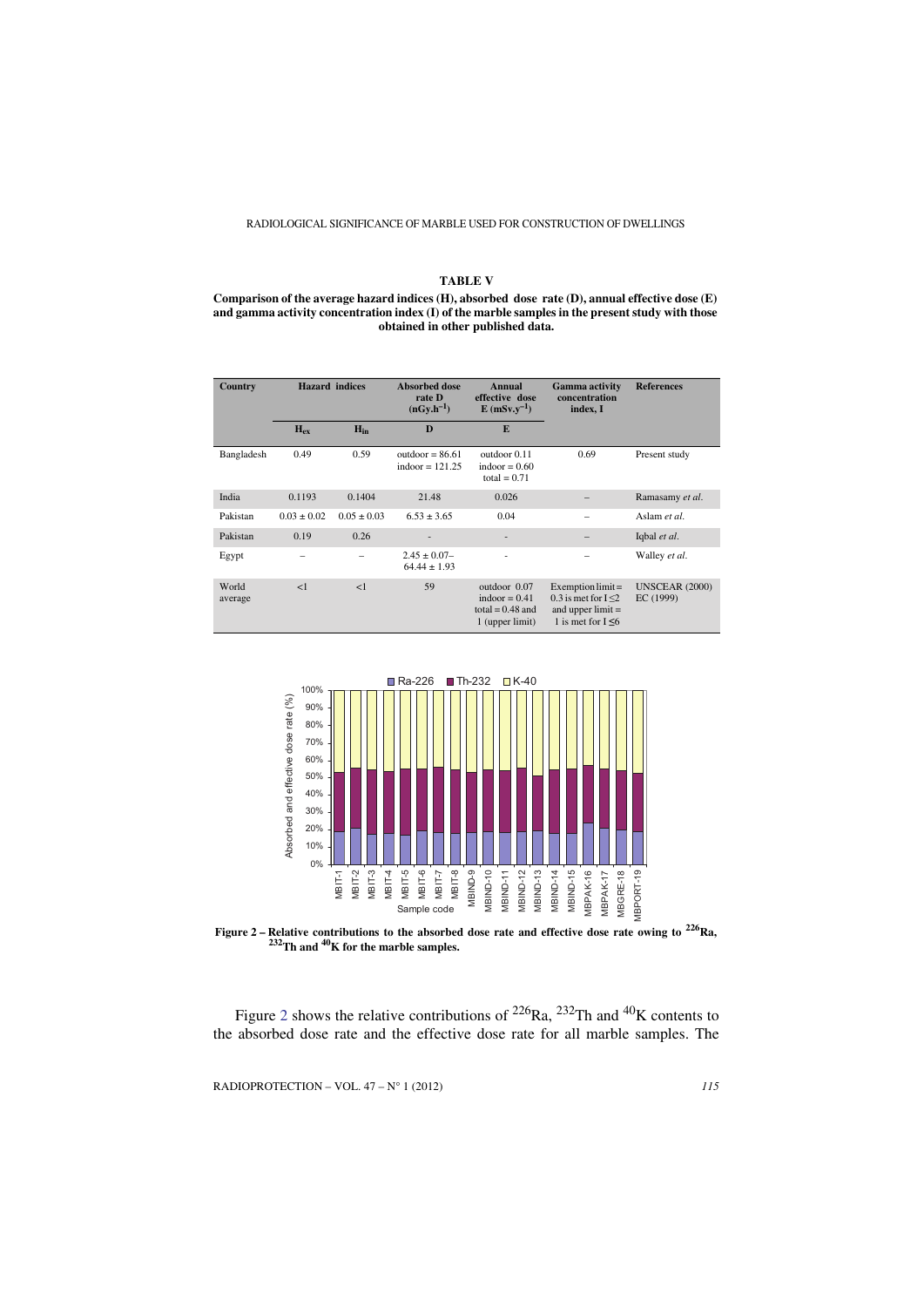average relative contribution by individual components of natural radioactivity contents to the absorbed dose rate and annual effective dose rate is 19% from <sup>226</sup>Ra, 35% from <sup>232</sup>Th and 46% from <sup>40</sup>K.

## *3.4. Gamma activity concentration index (I)*

According to the recommendation No. 112 issued by the European Union (1999), building materials should be exempted from all restrictions concerning their radioactivity, if the excessive gamma radiation due to those materials causes an increase in the annual effective dose received by an individual by a maximum value of 0.3 mSv. Effective doses exceeding the dose criterion of  $1 \text{ mSv.y}^{-1}$  should be taken into account in terms of radiation protection. It is therefore recommended that controls should be based on a dose range of 0.3 to1  $mSv.y^{-1}$ . In order to examine whether a building material meets these two dose criteria, the following gamma activity concentration index (I) is derived:

$$
I = \frac{A_{Ra}}{300Bq \cdot kg^{-1}} + \frac{A_{Th}}{200Bq \cdot kg^{-1}} + \frac{A_{K}}{3000Bq \cdot kg^{-1}}
$$
(8)

where A<sub>Ra</sub>, A<sub>Th</sub> and A<sub>K</sub> are activity concentrations of <sup>226</sup>Ra, <sup>232</sup>Th and  $^{40}$ K (in Bq.kg<sup>-1)</sup> in building material, respectively. For superficial (such as marble) and other building materials, the exemption dose criterion  $(0.3 \text{ mSv.y}^{-1})$ corresponds to an activity concentration index  $I \leq 2$ , while the dose criterion of 1 mSv.y<sup>-1</sup> is met for I  $\leq$  6 (EC, [1999\)](#page-12-12). Thus, the activity concentration index should be used only as a screening tool for identifying materials which might be of concern to be used as covering material. According to this dose criterion, materials with  $I \geq 6$  should be avoided, since these values correspond to dose rates higher than 1 mSv.y<sup>-1</sup> (EC, [1999\)](#page-12-12), which is the highest value of the dose rate in air recommended for the population (UNSCEAR, [1993,](#page-13-3) [2000\)](#page-13-9). According to the above equation, the values of the index I for all samples under study were I *<* 2, which indicated that the gamma dose contribution from the marbles under consideration was not more than  $0.3 \text{ mSv.y}^{-1}$ . It should be noted that quite similar conclusions are drawn by considering the effective dose rates, which seems to be appropriate for superficial materials.

## **4. Conclusion**

In this study, the activity concentrations of  $2^{26}$ Ra,  $2^{32}$ Th and  $4^{0}$ K, the radium equivalent activity, the external and internal hazard indices, the gamma activity concentration index, the absorbed gamma dose rate in indoor air, and the corresponding annual effective dose were determined to assess the radiological hazards from different varieties of marbles used as covering materials for building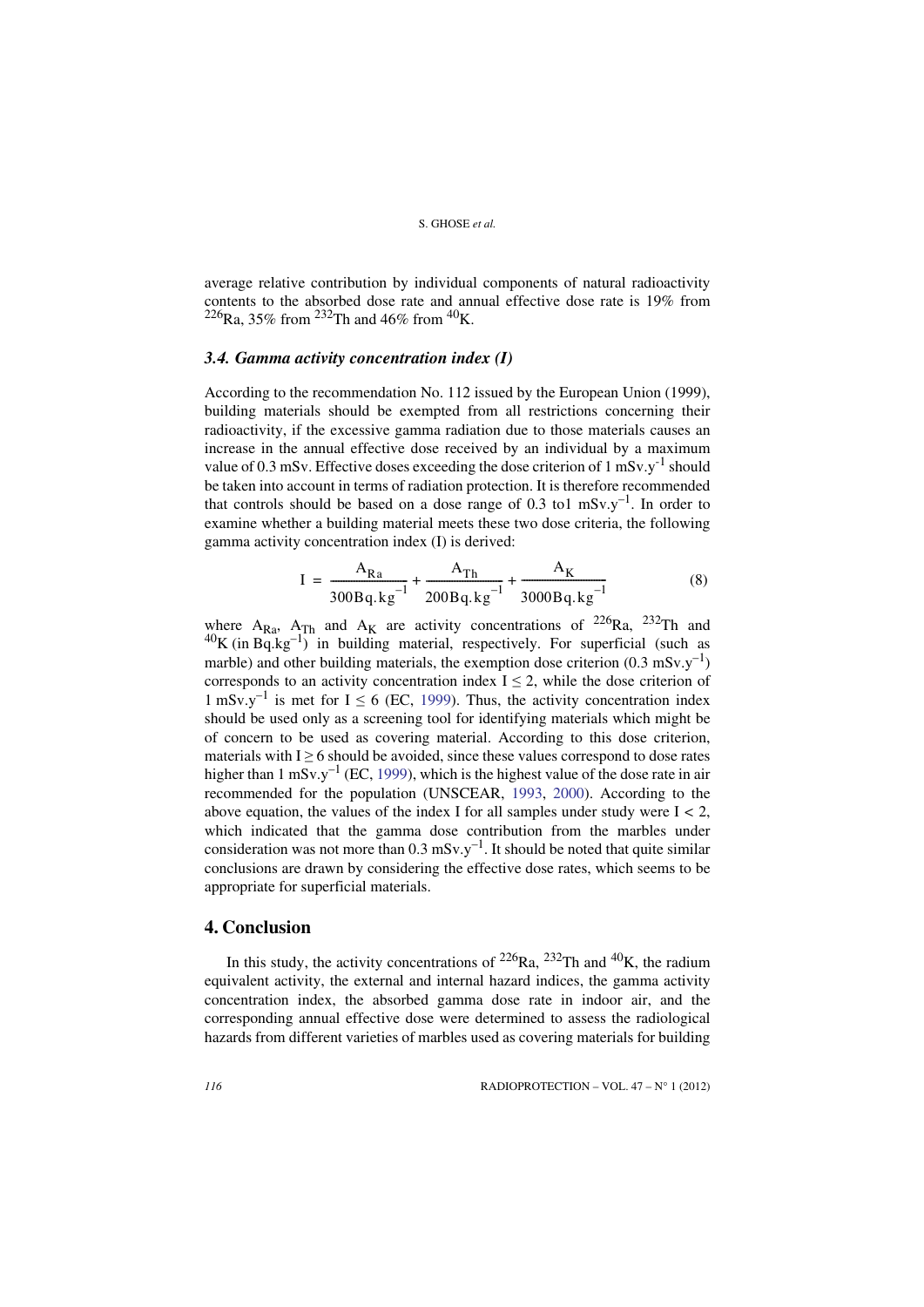construction. Based on the assessment of potential radiological hazards as inferred from the calculations it can be concluded that the radium equivalent activity, the external and internal hazard indices, the indoor absorbed dose rate, the annual effective dose limit and the activity concentration index show that the investigated samples are within the recommended safety limit and do not pose any significant source of radiation hazard. Therefore, the use of these materials in the construction of dwellings is considered to be safe for inhabitants.

*Acknowledgements***.** *This study was carried out in the Health Physics and Radioactive Waste Management Unit (HPRWMU), Atomic Energy Research Establishment (AERE), Savar, Dhaka. The authors wish to thank the Director, INST and Head, HPRWMU, AERE and BUET authority for their kind support during this study.*

## **REFERENCES**

- <span id="page-12-3"></span>Amrani D., Tahtat M. (2001) Natural radioactivity in Algerian building materials, *Appl. Radiat. Isotopes* **54**, 687-689.
- <span id="page-12-10"></span>Aslam M., Orfi S.D., Khan K., Jabbar A. (2002) Radiological significance of Pakistani marble used for construction of dwellings, *J. Radioanal. Nucl. Chem.* **253** (3), 483-487.
- <span id="page-12-7"></span>Beretka J., Mathew P.J. (1985) Natural radioactivity of australian building materials, industrial waste and by-products, *Health Phys*. **48**, 87-95.
- <span id="page-12-12"></span>EC (European Commission) (1999) Radiological protection principles concerning the natural radioactivity of building materials. Radiation protection Vol. 112. Directorate General Environment, Nuclear Safety and Civil Protection.
- <span id="page-12-13"></span>ICRP (International Commission on Radiological Protection) (1990) Recommendations of the International Commission on Radiological Protection. Publication 60, *Ann. ICRP* **21** (1-3).
- <span id="page-12-1"></span>Iqbal M., Tufail M., Mirza S.M. (2000) Measurement of natural radioactivity in marble found in Pakistan using a NaI (Tl) gamma-ray spectrometer, *J. Environ. Radioact.* **51**, 255-265.
- <span id="page-12-4"></span>Khan K., Khan H.M. (2001) Natural gamma-emitting radionuclides in Pakistani portland cement, *Appl. Radiat. Isotopes* **54**, 861-865.
- <span id="page-12-0"></span>Khan K., Khan H.M., Tufail M., Ahmad N. (1998) Radiometric analysis of Hazara phosphate rock and fertilizers, *J. Environ. Radioact*. **38**, 77-83.
- <span id="page-12-11"></span>Kohshi C., Takao I., Hideo S. (2001) Terrestrial gamma radiation in Koshi prefecture, *Japan. Health Sci*. **47** (4), 362-372.
- <span id="page-12-9"></span>Krisiuk E.M., Tarasov S.I., Shamov V.P., Shalak N.I., Lisa Chenko E.P., Gomelsky L.G. (1971) A Study on radioactivity in building materials. Leningrad: Research Institute for Radiation Hygiene.
- <span id="page-12-6"></span>Kumar A., Kumar M., Singh B., Singh S. (2003) Natural activities of  $^{238}$ U,  $^{232}$ Th and  $^{40}$ K in some Indian building materials, *Radiat. Meas*. **36**, 465-469.
- <span id="page-12-5"></span>Kumar V., Ramachandran T.V., Prasad R. (1999) Natural radioactivity of Indian building materials and by-products. *Appl. Radiat. Isotopes* **51**, 93-96.
- <span id="page-12-8"></span>Malanca A., Pessina V., Dallara G. (1993) Radionuclide content of building materials and gamma-ray dose rates in dwellings of Rio Grande Do Norte, Brazil, *Radiat. Prot. Dosim*. **48**, 199-203.
- <span id="page-12-2"></span>Mustonen R. (1984) Natural radioactivity and radon exhalation rate from Finish building materials, *Health Phys.* **46**, 1195-1203.